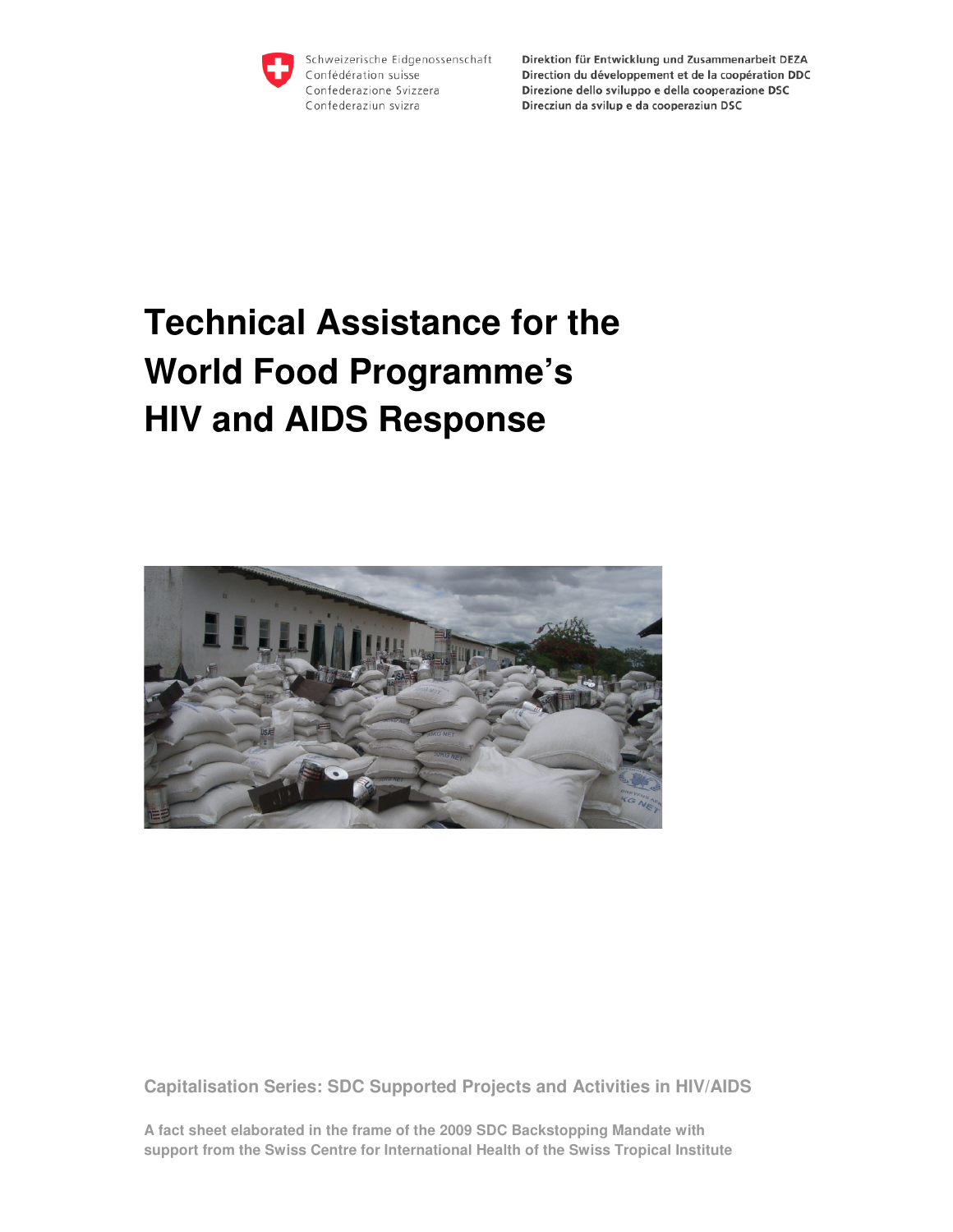## **Introduction**

The United Nations' World Food Programme (WFP) is active in over 80 countries worldwide. Since 2000 the WFP has directly engaged in the HIV and AIDS response with HIV and AIDS specific activities in over 40 countries. The agency also plays an important advocacy role and engages in internal mainstreaming through its HIV and AIDS in the Workplace programme.

# **Project Description**

The goal of WFP's HIV and AIDS initiatives is to provide food and nutritional support to food insecure individuals and families who are infected with the virus and affected by AIDS. Main activities range from the provision of nutritional support to treatment and care programmes, as well as support to orphans and children affected by AIDS, school feeding programmes, food for work and assets, and coordination of prevention education with relief operations activities. The establishment of effective partnerships and gender mainstreaming are essential elements in WFP's HIV and AIDS activities.

# **Outcomes and Achievements**

In order to optimise learning approaches of providing food security and nutritional support in response to the epidemic in food deprived countries, in November 2006 SDC supported WFP in its Mid-Term Evaluation of the Southern Africa Protracted Relief and Recovery Operation. Fieldwork for the evaluation was conducted in Malawi, Mozambique, Lesotho and Zimbabwe which are among the countries with the highest incidence of HIV and AIDS in the world.

Outcomes of the evaluation highlighted the vital role of food in the regional and national responses to the HIV epidemic in southern Africa. The generalised epidemic is driven by, and in turn, exacerbates a complex dynamic, perpetuating food instability and social inequalities that threaten the future recovery of the nations most heavily affected. As the virus is prevalent among the most productive members of society, food production has become inadequate and the resulting food insecurity leads to negative short-term coping strategies including the sale of production assets (cattle, seed, land, etc) and high-risk transactional sex to meet basic food needs.

On the basis of the findings of the Mid-Term Evaluation, SDC decided to support WFP in its broader and in-depth Thematic Evaluation of HIV and AIDS Interventions in Sub-Saharan Africa. The evaluation was conducted with additional field visits to Eastern (Uganda, Tanzania) and Western Africa (Côte d'Ivoire, Burkina Faso) to complement previous findings from Southern Africa.

Specific HIV and AIDS activities were implemented in more than half of the countries assisted regularly by WFP and represented approximately 4% of the agency's overall food deliveries, and 2% of the total assisted beneficiaries. WFP's